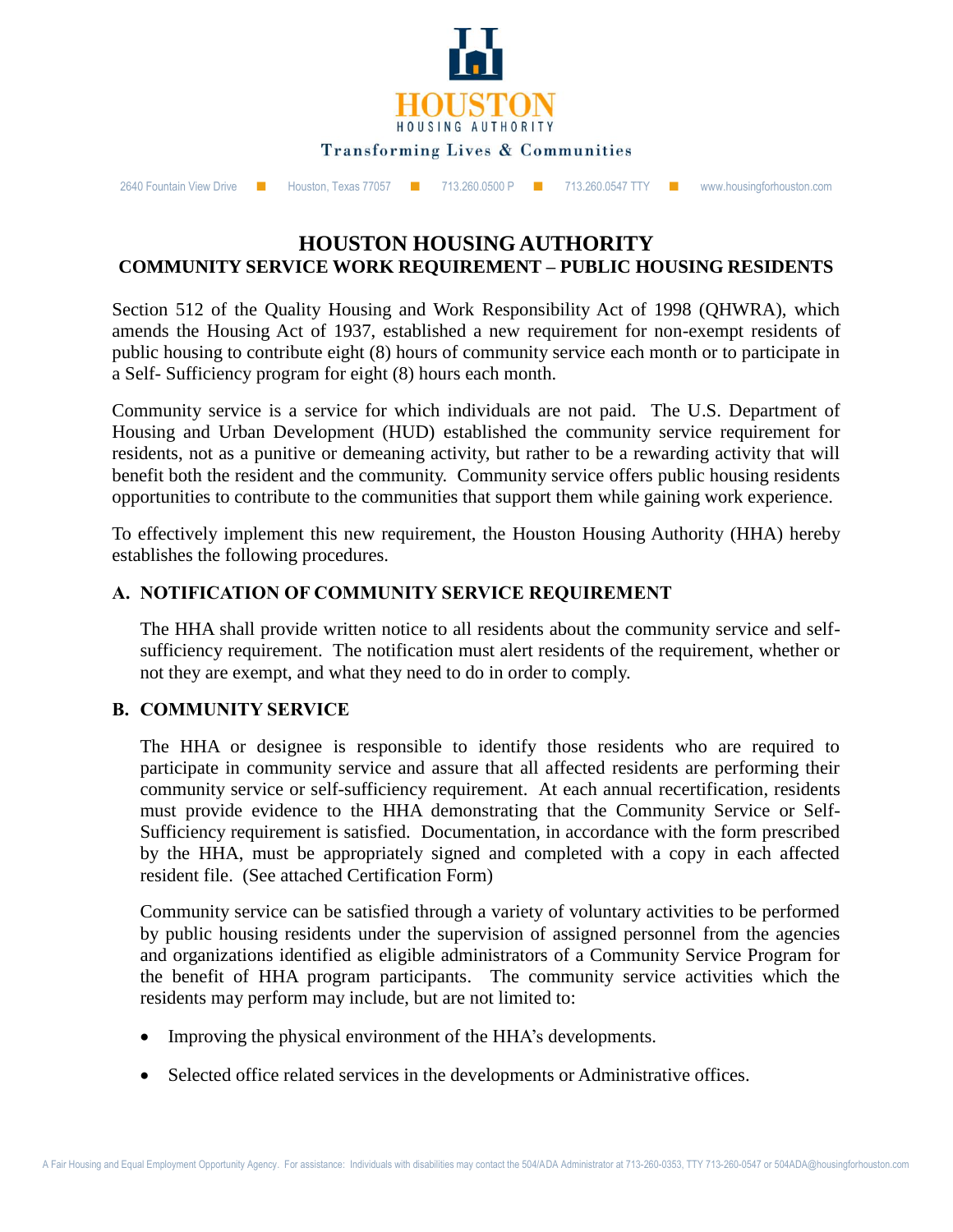- Volunteer services in local schools, daycare centers, hospitals, nursing homes, youth or senior organizations, drug/alcohol treatment cents, recreation centers, church, etc.
- Neighborhood group special projects.
- Self-improvement activities such as household budget credit counseling, English proficiency, GED classes or other education and training activities.
- Tutoring elementary or high school age residents.
- Servicing in onsite computer training centers.
- Voluntary political activities are prohibited.

#### **C. APPLICABILITY**

- 1. The community service and self-sufficiency requirement applies to all adult residents in public housing except for those exempted under Section 12(c) of the Act. This requirement does not apply to Section 8 tenants.
- 2. The public housing tenants exempt from the community service and self-sufficiency requirement are those:
	- (a) Age 62 years or older.
	- (b) Individuals with disabilities (as defined under  $216(i)(1)$  or 1614 of the Social Security Act (42 U.S.C. 416(i)(1); 1382c) and who certify that because of their disability they are unable to comply with the service provisions; or primary caretakers of such individuals.
	- (c) Engaged in work activities as defined in section 407(d) of the Social Security Act (42 U.S.C. 607(d)), specified below:
		- (1) Unsubsidized employment;
		- (2) Subsidized private-sector employment;
		- (3) Subsidized public-sector employment;
		- (4) Work experience (including work associated with the refurbishing of publicly assisted housing) if sufficient private sector employment is not available;
		- (5) On-the-job-training;
		- (6) Job-search and job-readiness assistance;
		- (7) Community service programs;
		- (8) Vocational educational training (not to exceed 12 months with respect to any individual);
		- (9) Job-skills training directly related to employment;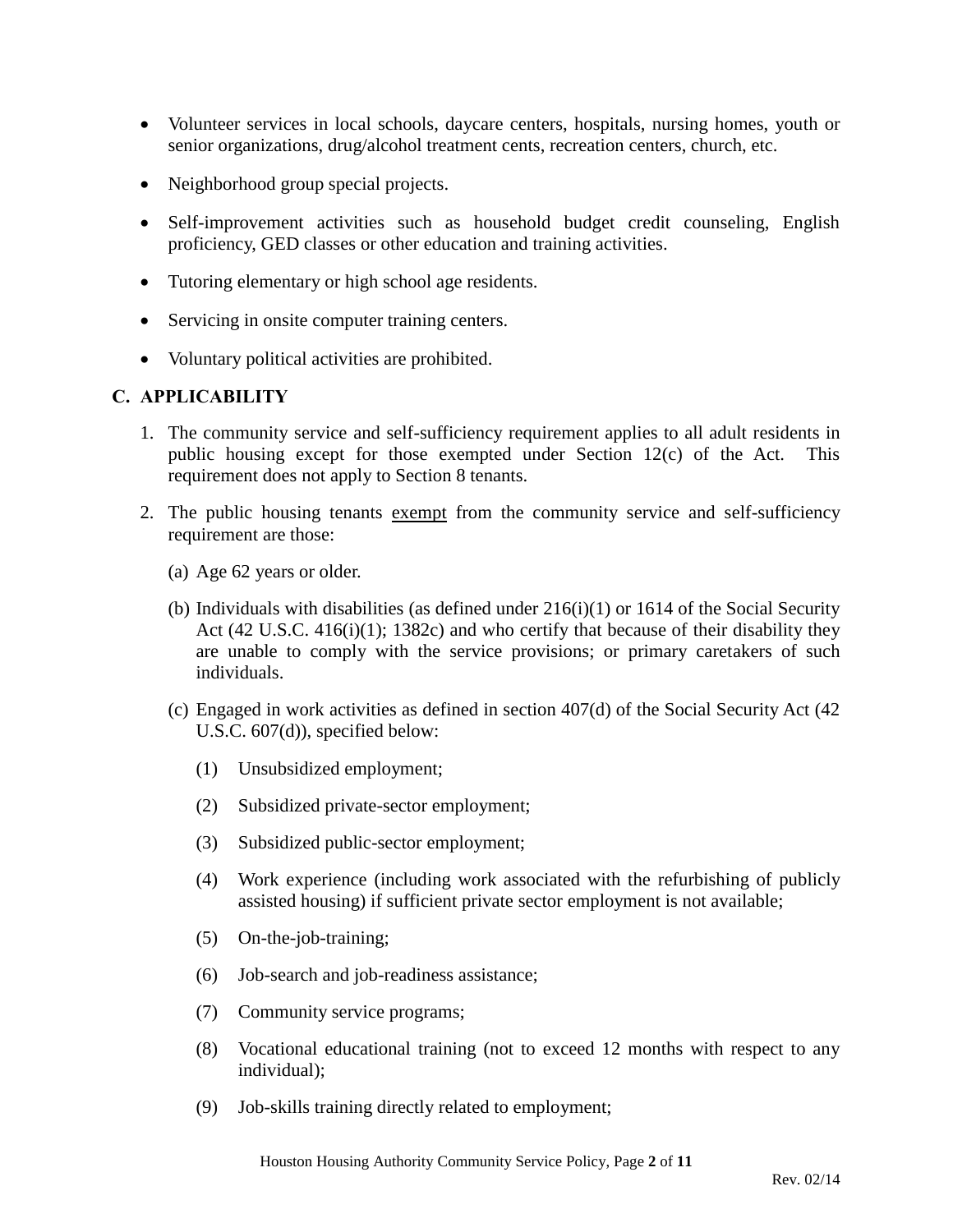- (10) Education directly related to employment in the case of a recipient who has not received a high school diploma or a certificate of high school equivalency;
- (11) Satisfactory attendance at secondary school or in a course of study leading to a certificate of general equivalence, in the case of a recipient who has not completed secondary school or received such a certificate; and
- (12) The provision of childcare services to an individual who is participating in a community service program.
- 3. The HHA considers 30 hours per week as the minimum number of hours for a work activity exemption as described in Section 407(d) of the Social Security Act, and implementing regulations (45 CFR Section 261.31(a)(1)).
- 4. PHAs can use reasonable guidelines in clarifying this statutory list of work activities in coordination with the Temporary Assistance to Needy Families (TANF) agency, as appropriate.
	- (a) Meet the requirements for being exempt from having to engage in a work activity under the State program funded under part A of title IV of the Social Security Act (42 U.S.C. 601 et seq.) or under any other welfare program of the State in which the PHA is located, including a State-administered welfare-to-work program.
	- (b) If a member of a family receiving TANF assistance, benefits, or service under the State program funded under part A of title IV of the Social Security Act (42 U.S.C. 601 *et seq.*) or under any other welfare program of the State in which the PHA is located, including a State administered welfare-to-work program, and has not been found by the State or other administering entity to be in non-compliance with such program.

# **D. NONCOMPLIANCE REQUIREMENTS (24 CFR §960.605 & §960.607)**

- 1. The HHA must offer a noncompliant resident the opportunity to enter into a written agreement with the HHA to cure the noncompliance with the community service and selfsufficiency requirements either under the current or delinquent lease. This agreement should include:
	- (a) The additional number of hours of community service or self-sufficiency work activities needed to make up the required number of hours under the current lease.
	- (b) Assurance that all members of the family who are subject to these requirements are in compliance with the requirements.
	- (c) Written assurances satisfactory to the HHA that any noncompliant resident no longer resides in the unit.
- 2. The HHA must inform residents that they may request a grievance hearing on the determination of noncompliance in accordance with Part 966, subpart B and that tenant may exercise any available judicial remedy to seek redress from the HHA's non-renewal of the lease because of such determination.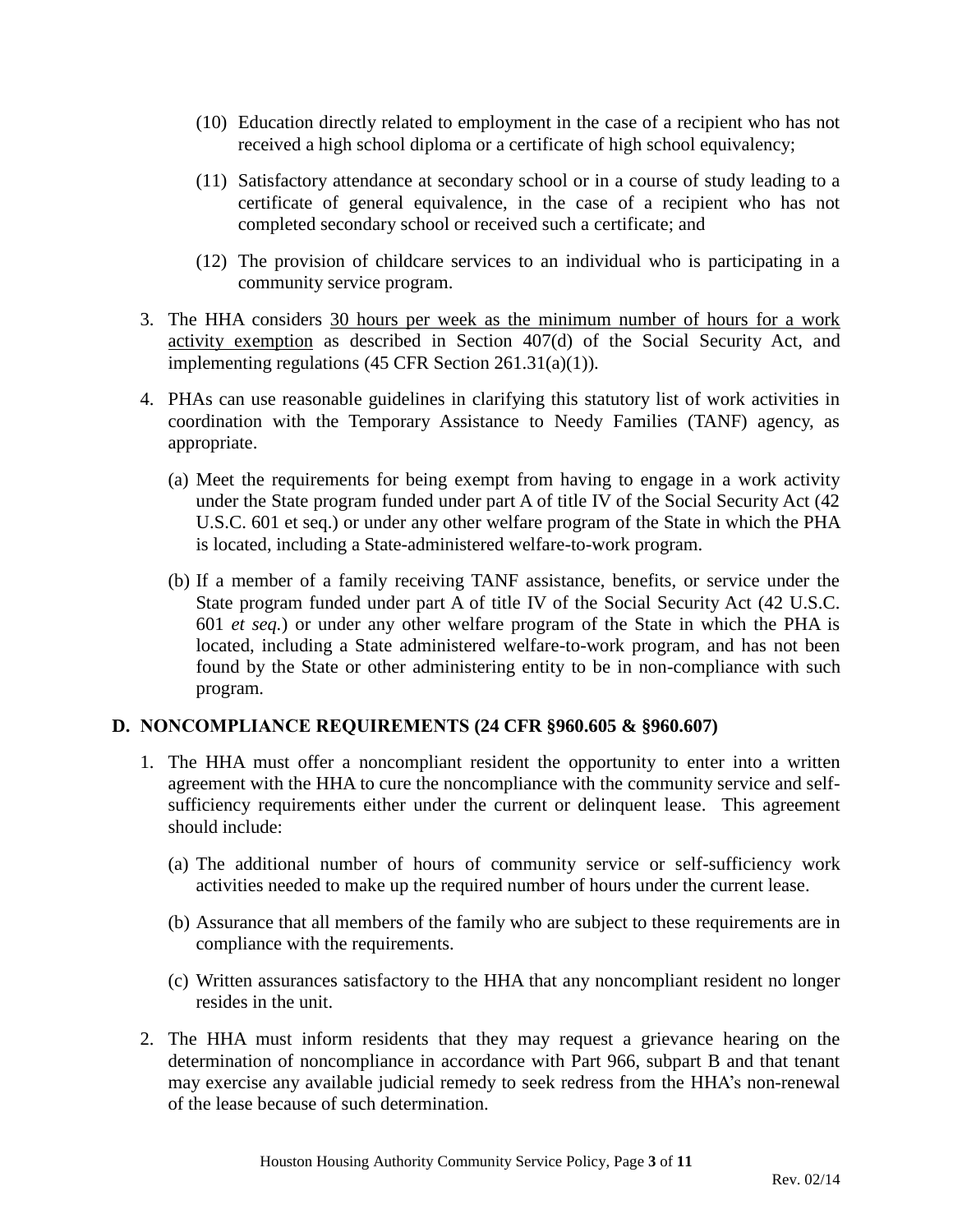3. The HHA must retain reasonable documentation of service requirement performance or exemption in participant files. HHA must comply with nondiscrimination listed in 24 CFR 5.105(a).

## **E. PROGRAM ADMINISTRATION**

HHA may administer its own community service program in conjunction with the formation of cooperative relationships with other community based entities such as TANF, Social Services Agencies or other organizations which have as their goal, the improvement and advancement of disadvantaged families. The HHA may contract its community service program out to a third party.

The HHA may directly supervise community service activities or may develop and provide a directory of opportunities from which residents may select. However, the Residents are wholly responsible to fully comply with the Community Service requirements with or without HHA assistance. When community service work opportunities are provided through partnering agencies, the partner agency will confirm the resident's participation.

#### **F. SELF-SUFFICIENCY**

Residents that participate in self-sufficiency activities for eight (8) hours each month can satisfy the community service requirement. Non-exempt residents are encouraged to select such activities to satisfy the requirement. Such activities can include, but are not limited to:

- Apprenticeships and job readiness training;
- Substance abuse and mental health counseling/treatment;
- English proficiency, GED, adult education, junior college or other formal education, household budgeting, and credit counseling;
- Small business training;
- HHA sponsored economic self-sufficiency program; and
- HHA contracted economic self-sufficiency program.

# **G. GEOGRAPHIC LOCATION**

The HHA recognizes that the intent of this requirement is to have residents provide service to their own communities, either in the HHA's developments or in the broader communities in which the HHA operates.

#### **H. PROCEDURES**

1. At each regularly scheduled reexamination, or at the time of initial selection/approval of an applicant for housing assistance, or each time a new leasehold member is added to the lease, the HHA or designee will identify each household member who is eligible for the Community Service requirement.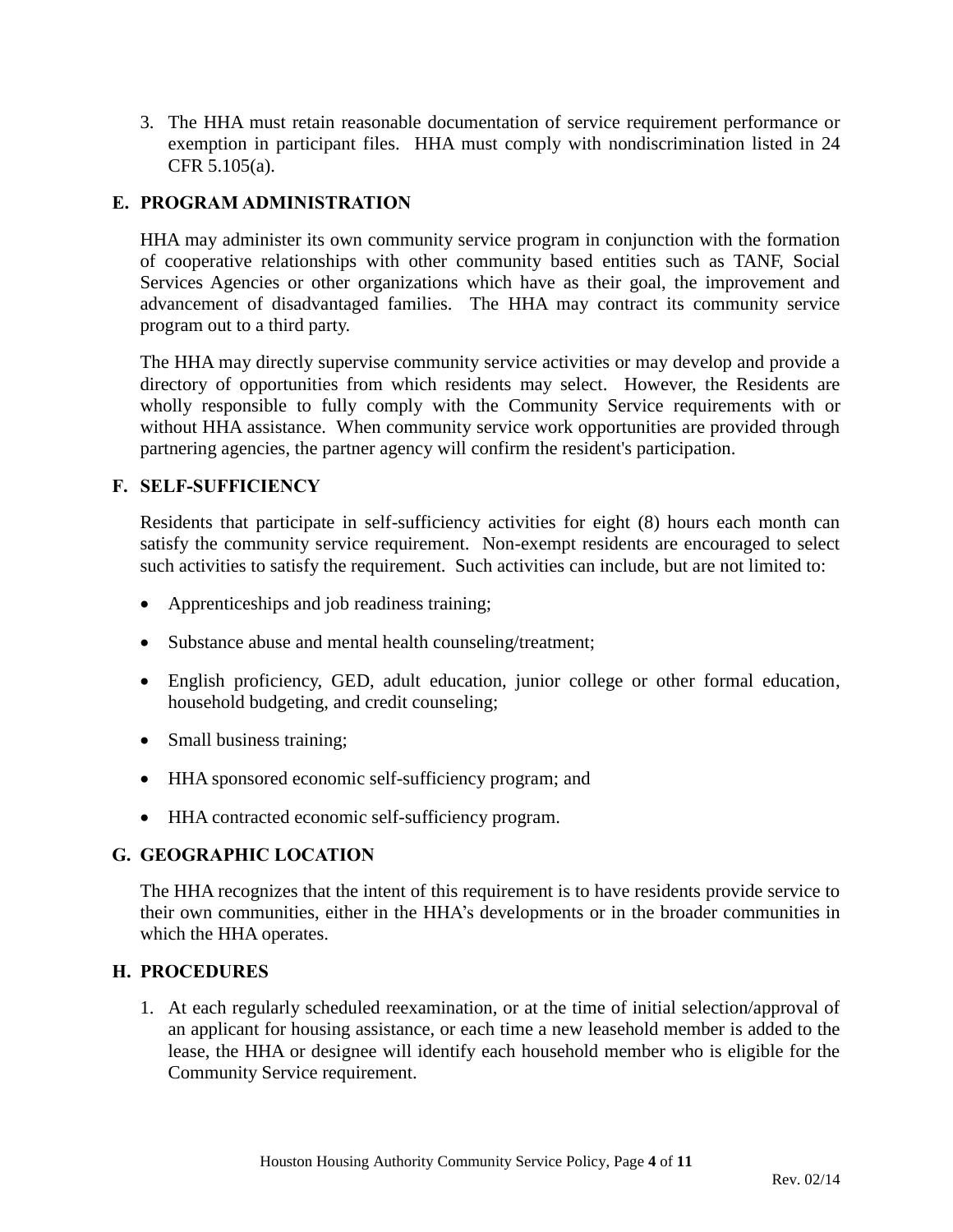- 2. The lease will identify which members of the household are eligible for the Community Service Requirement and a Community Service Requirement/Certification Form will be prepared in duplicate for each eligible household member.
	- (a) The top portion of this form will be completed and placed in the resident file with the eligible household member's signature. One form will be prepared for each household member who is eligible for community service.
	- (b) A second copy of the form will be presented to the eligible household member to obtain certification from a participating agency(s) or organization(s) where the household member performed community service.
	- (c) Upon request by the HHA or 30 days before the end of the lease period, the eligible household will present a completed certification form(s) for each eligible household member indicating the number of community service hours completed during the lease period. The certification form must be signed by a person in a supervisory position with the certifying organization.
- 3. The HHA or designee will determine whether the eligible household members have fully complied with the community service requirement. The HHA shall not renew / extend the lease agreement unless the community service requirement has been met by every non-exempt household member. The HHA may grant an exception if the HHA enters into an agreement with the resident (before the end of the lease period) to permit the noncompliant household member(s) to come into compliance. The agreement will permit the non-compliant household member(s) to make up the deficit number of hours during the subsequent lease period. The make-up hours will be completed in addition to the required eight (8) hours for the new lease period.
- 4. If any member of the household is not willing to sign the agreement to make up the deficit community service hours, or fails to meet the terms of the agreement made to allow the household member(s) to come into compliance, the lease agreement may not be renewed and must be terminated.
- 5. If the lease agreement is terminated or not renewed, the HHA will notify the leaseholder of the noncompliance and that the termination is subject to the HHA's administrative grievance procedures.

# **I. RELIEF FROM COMMUNITY SERVICE REQUIREMENT**

Household members may be relieved from the community service requirement at any time during the lease period by the HHA. Relief from this requirement can be granted immediately when the eligible household member presents verification to the manager of one of the following changes:

- Going from unemployment to employment;
- Entering a job training program;
- Entering an education program that exceeds eight (8) hours monthly;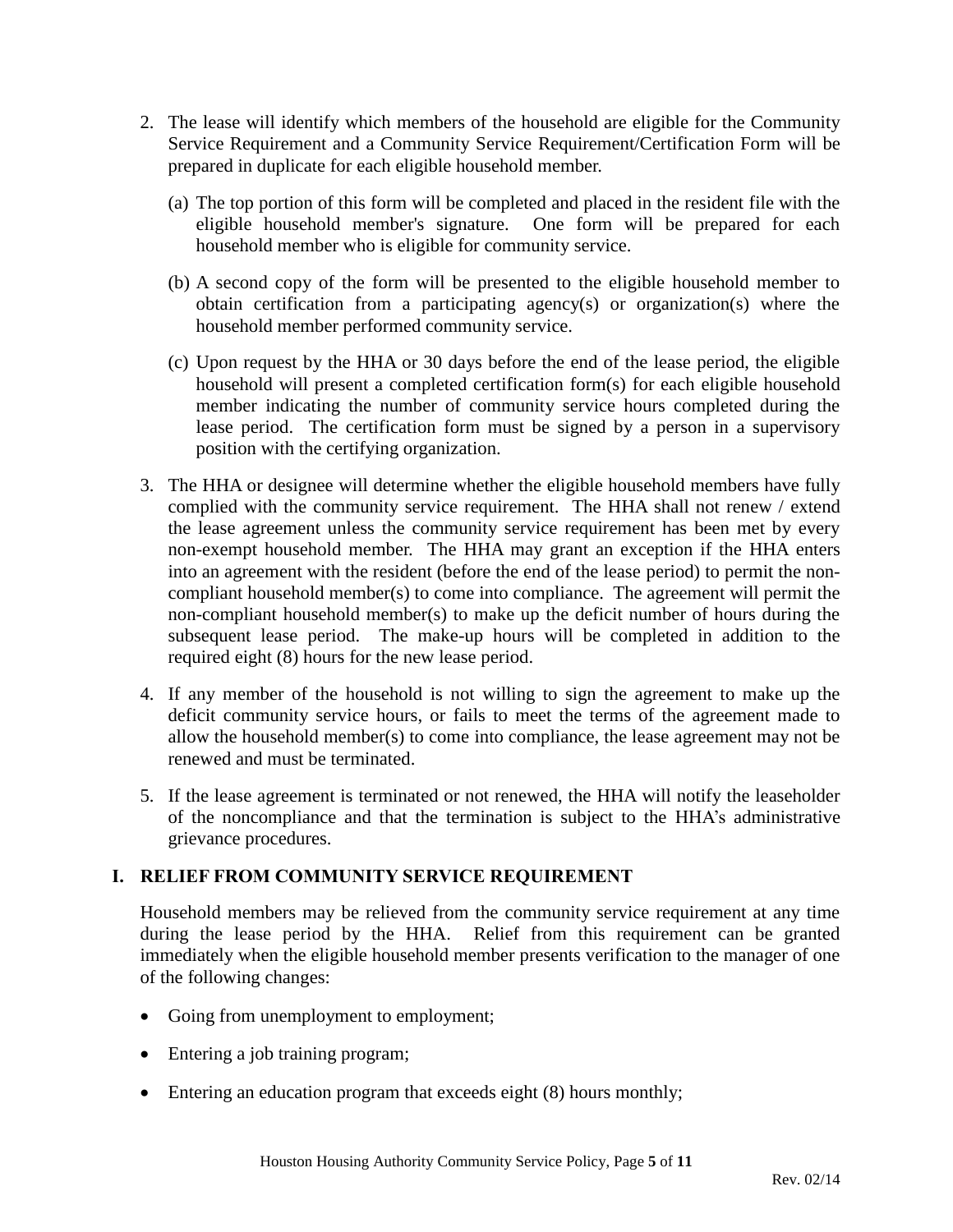- Enrollment in a training program or welfare to work program or other economic selfsufficiency activity;
- Verification of disability limitations;
- Reaching 62 years of age; or
- Doctor's notice of disability limitation that will prevent the member from performing community service.

#### **J. RESPONSIBILITY FOR MEETING COMMUNITY SERVICE REQUIREMENT**

- 1. The HHA or designee may provide information and referrals to non-exempt residents who are responsible to perform community service.
- 2. The HHA or designee may also provide information to assist the residents in obtaining an exemption from the community service requirement, if applicable.
- 3. Each non-exempt resident and household member is responsible for complying with the community service requirement. The non-compliance of this requirement by any household member shall be considered a violation of the lease provision and therefore, affects the ability of the entire household to remain eligible for low rent housing assistance.

#### **K. LEASE REQUIREMENTS AND DOCUMENTATION**

- 1. The HHA lease may not be renewed or extended if there is noncompliance with the community service requirement. The lease provides for termination and eviction of the entire household for such noncompliance.
- 2. Documentation of compliance or noncompliance will be placed in each resident's file.
- 3. Documentation (evidence) of an exemption to the community service requirement must be placed in the tenant file.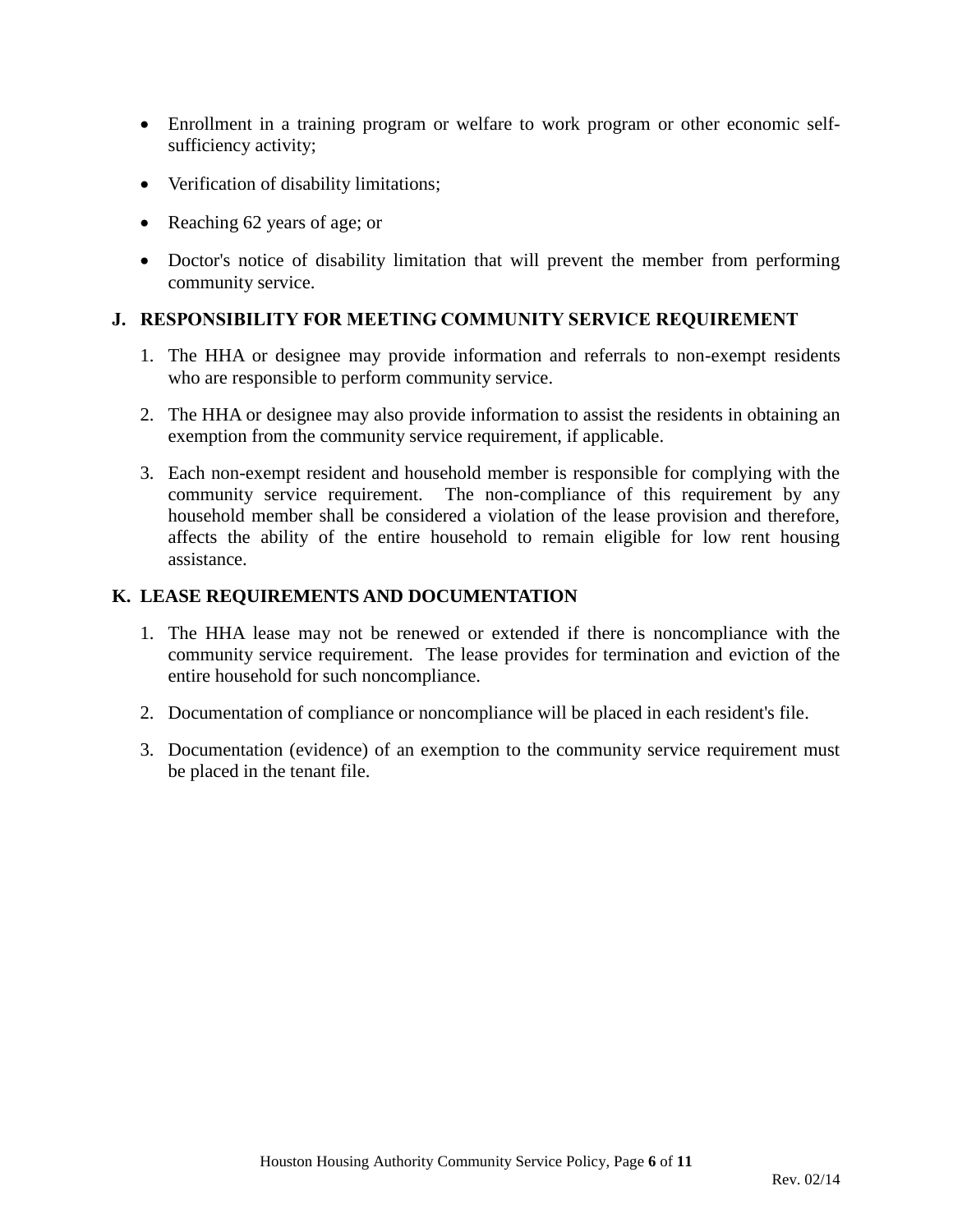# **COMMUNITY SERVICE POLICY STATEMENT OF ACKNOWLEDGEMENT**

I, \_\_\_\_\_\_\_\_\_\_\_\_\_\_\_\_\_\_\_\_\_\_\_\_\_\_\_\_, have received the Houston Housing Authority's Community Service Policy and I agree to comply with the provisions. Furthermore, I am eligible/not eligible (circle one) for an exemption to community service requirement. I understand that any violation of the Community Service Policy and HHA procedures shall be considered a violation of my Residential Lease Agreement and may be cause for lease termination.

| <b>Tenant's Signature</b> | Unit $#$ | <b>Property Manager's Signature</b> |
|---------------------------|----------|-------------------------------------|
|                           |          |                                     |
| Date                      |          | <b>Date</b>                         |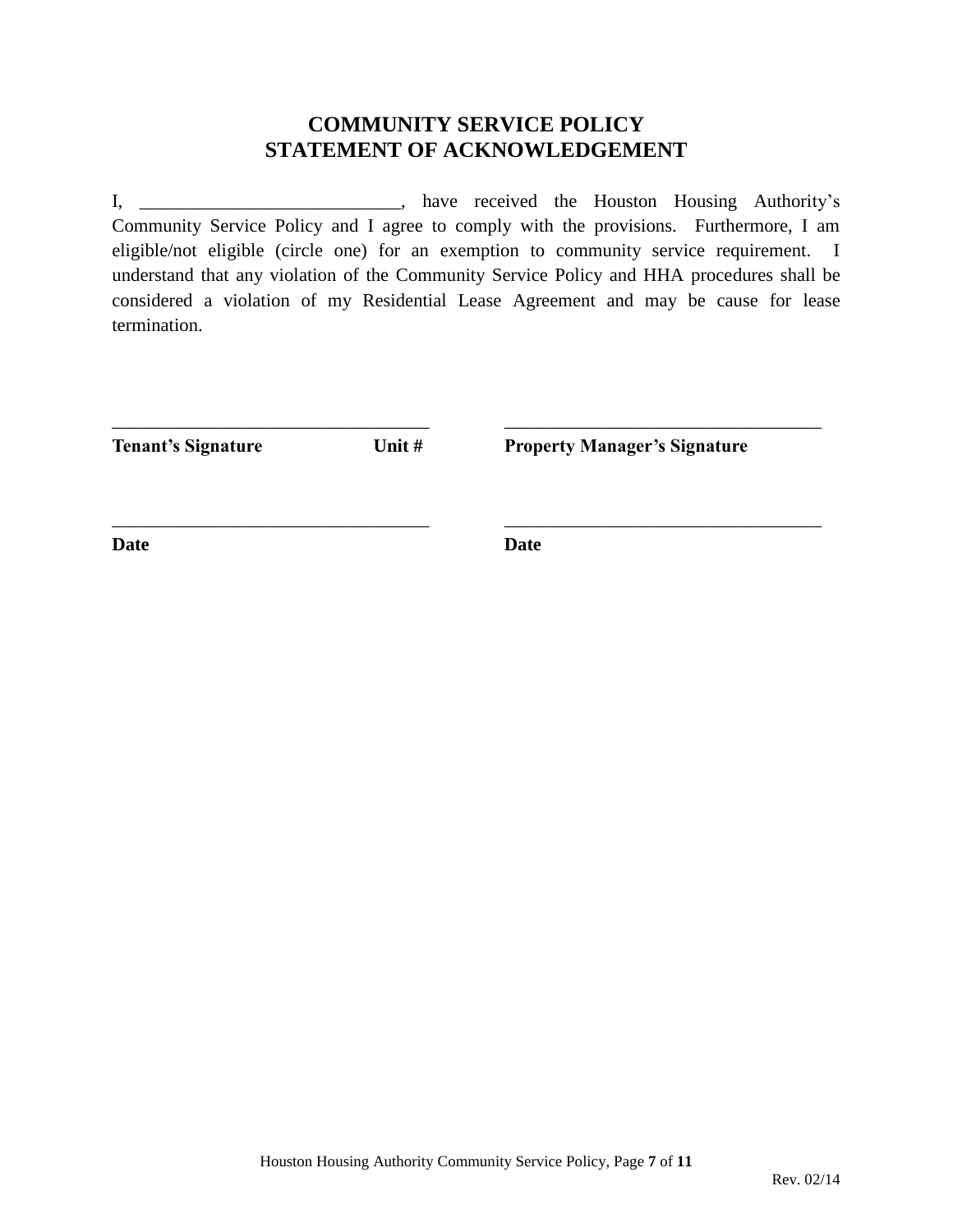# **ATTACHMENT A**

## **COMMUNITY SERVICE EXEMPTION**

I certify that I am eligible for an exemption from the Community Service Requirement for the following reason:

- ( ) I am 62 or older
- ( ) I have a disability which prevents me from working (Certification of Disability Form will serve as documentation and/or Physician's written statement)
- ( ) I am working (Employment Verification form will serve as documentation)
- ( ) I am participating in a Welfare to Work Program (Must provide verification letter from agency)
- ( ) I am receiving TANF and am participating in a required economic self sufficiency program or work activity (Must provide verification from the funding agency that you are complying with job training or work requirements)

\_\_\_\_\_\_\_\_\_\_\_\_\_\_\_\_\_\_\_\_\_\_\_\_\_\_\_\_\_\_\_\_\_\_\_\_\_\_\_\_\_\_\_\_\_\_\_\_\_\_\_\_\_\_\_\_\_\_\_\_\_\_\_\_\_\_\_\_\_\_\_\_\_\_\_\_

\_\_\_\_\_\_\_\_\_\_\_\_\_\_\_\_\_\_\_\_\_\_\_\_\_\_\_\_\_\_\_\_\_\_\_\_\_\_\_\_\_\_\_\_\_\_\_\_\_\_\_\_\_\_\_\_\_\_\_\_\_\_\_\_\_\_\_\_\_\_\_\_\_\_\_\_

- ( ) I am a full time student (Must provide verification letter from school attended)
- ( ) I serve as an officer of a Resident Council (Must provide verification of Resident Council Board Election)

Resident

Date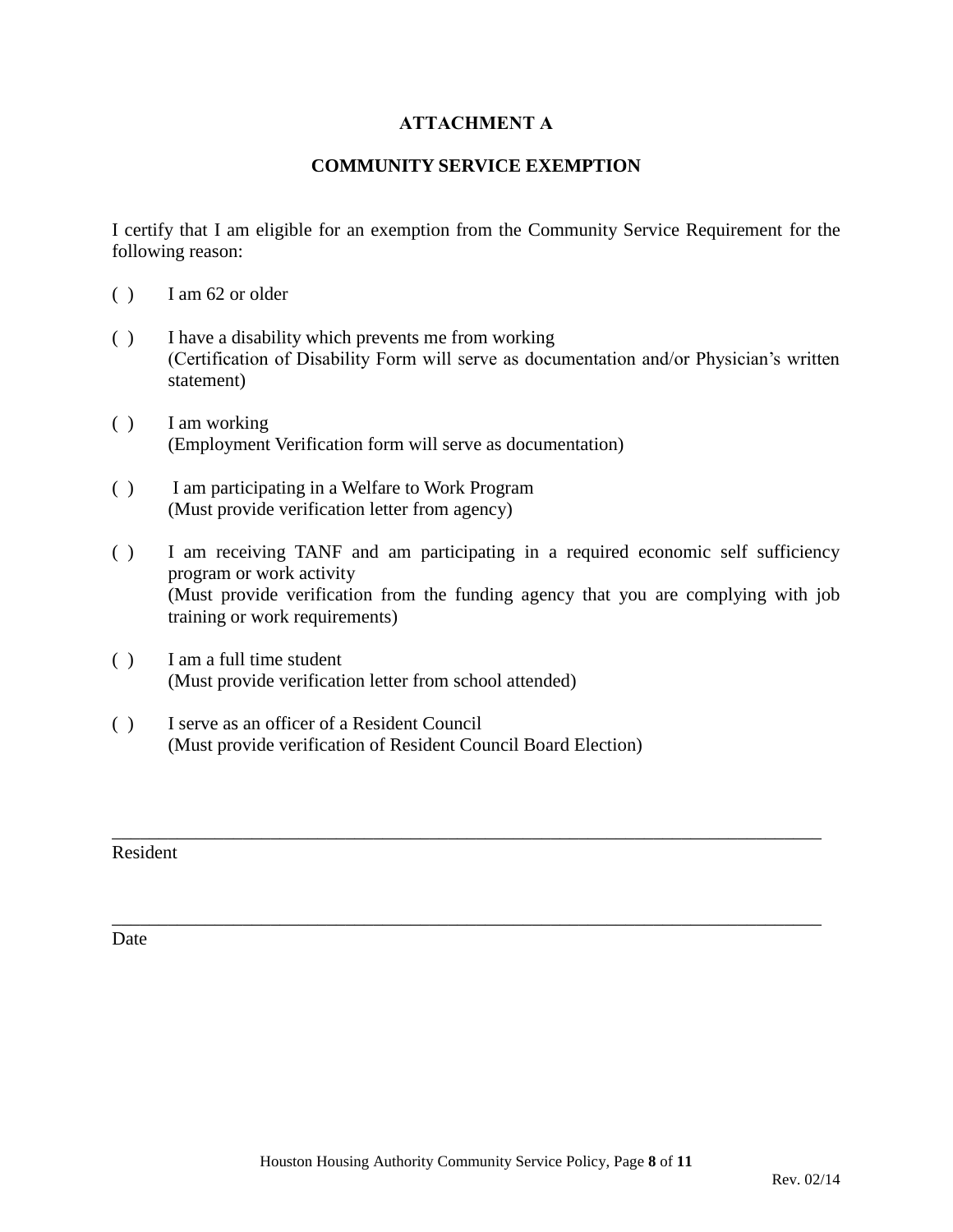#### **ATTACHMENT B**

#### **HOUSTON HOUSING AUTHORITY COMMUNITY SERVICE REQUIREMENT CERTIFICATION FORM**

| DATE:           | <b>RESIDENT NAME:</b> |                                                       |
|-----------------|-----------------------|-------------------------------------------------------|
|                 | <b>CLIENT NUMBER:</b> | <u> 1980 - Jan Stein Berlin, amerikansk politik (</u> |
| DEVELOPMENT:    |                       |                                                       |
| <b>ADDRESS:</b> |                       |                                                       |

As a condition for receiving housing assistance from the Houston Housing Authority, I am required to contribute 8 hours per month of community service within the community I currently reside in or participate in an economic self-sufficiency program for 8 hours per month. The community service can not be provided for a for-profit organization or business, or a political activity.

My signature gives full authorization to the signatory and organization named in the certification below to disclose to the Houston Housing Authority the number of hours, place of work, and type of work that I have contributed in "Community Service" as indicated below.

Signature of Resident

l

#### **COMMUNITY SERVICE CERTIFICATION**

DATE: \_\_\_\_\_\_\_\_\_\_\_\_\_\_\_\_\_ Organization Name: \_\_\_\_\_\_\_\_\_\_\_\_\_\_\_\_\_\_\_\_\_\_\_\_\_\_\_\_\_\_\_\_\_\_\_\_\_\_\_\_\_\_

Organization Address:\_\_\_\_\_\_\_\_\_\_\_\_\_\_\_\_\_\_\_\_\_\_\_\_\_\_\_\_\_\_\_\_\_\_\_\_\_\_\_\_\_\_\_\_\_\_\_\_\_\_\_\_\_\_\_\_\_\_\_\_\_\_\_\_\_\_\_

contributed community service time to this organization during

the dates and times indicated below:

| <b>DATE</b> | NO. OF<br><b>HOURS</b> | <b>TYPE OF WORK PERFORMED</b> |  |
|-------------|------------------------|-------------------------------|--|
|             |                        |                               |  |
|             |                        |                               |  |
|             |                        |                               |  |
|             |                        |                               |  |
|             |                        |                               |  |

I certify that the Resident named above contributed the hours shown above as Community Service to this organization. If there are any questions, I may be contacted at (telephone number).

Name & Title (Supervisor/Manager) Signature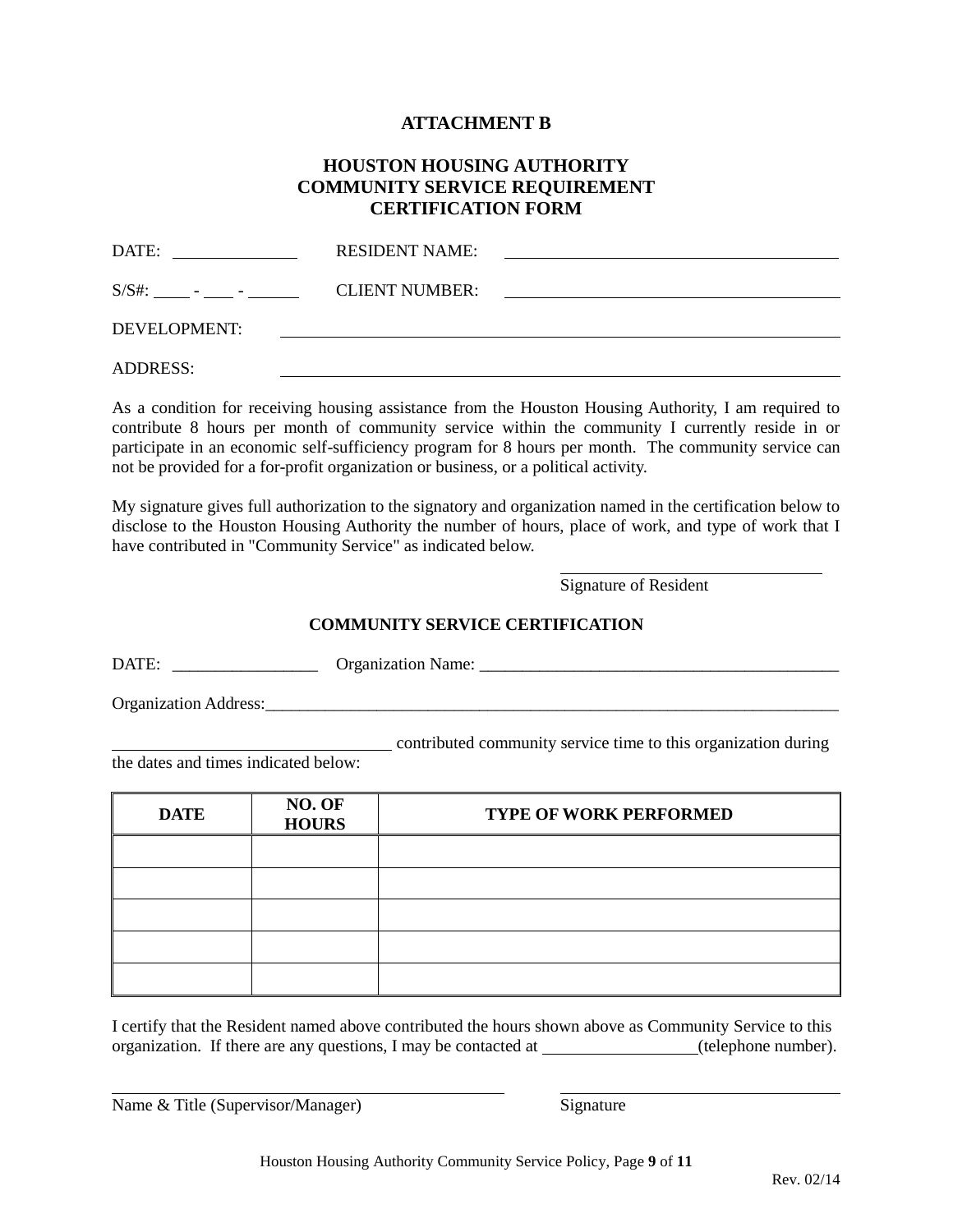# **ATTACHMENT C COMMUNITY SERVICE REQUIREMENT (NON-COMPLIANCE) AGREEMENT**

I certify that I am **not in compliance** with the HUD mandated Community Service Requirement of performing eight (8) hours per month of community service (volunteer work) or participating in eight (8) hours of training, counseling, classes or other activities that help me towards self sufficiency and economic independence. I shall work on this deficiency over the next twelve (12) months per the following:

| $\textit{Month}(s)$ / Year | <b>Service Hours</b> |
|----------------------------|----------------------|
|                            |                      |
|                            |                      |
|                            |                      |
|                            |                      |
|                            |                      |
|                            |                      |
|                            |                      |
|                            |                      |
|                            |                      |
|                            |                      |
|                            |                      |
|                            |                      |
|                            |                      |

I understand that failure to meet the agreed-upon terms of this agreement is a lease violation and may be cause for lease termination.

\_\_\_\_\_\_\_\_\_\_\_\_\_\_\_\_\_\_\_\_\_\_\_\_\_\_\_\_\_\_\_\_\_\_\_\_\_\_\_\_\_\_\_\_ \_\_\_\_\_\_\_\_\_\_\_\_\_\_\_\_\_\_\_\_\_\_

\_\_\_\_\_\_\_\_\_\_\_\_\_\_\_\_\_\_\_\_\_\_\_\_\_\_\_\_\_\_\_\_\_\_\_\_\_\_\_\_\_\_\_\_ \_\_\_\_\_\_\_\_\_\_\_\_\_\_\_\_\_\_\_\_\_\_

Resident Signature Date

Head of Household Name / Signature Date

Houston Housing Authority Personnel Date

\_\_\_\_\_\_\_\_\_\_\_\_\_\_\_\_\_\_\_\_\_\_\_\_\_\_\_\_\_\_\_\_\_\_\_\_\_\_\_\_\_\_\_\_ \_\_\_\_\_\_\_\_\_\_\_\_\_\_\_\_\_\_\_\_\_\_